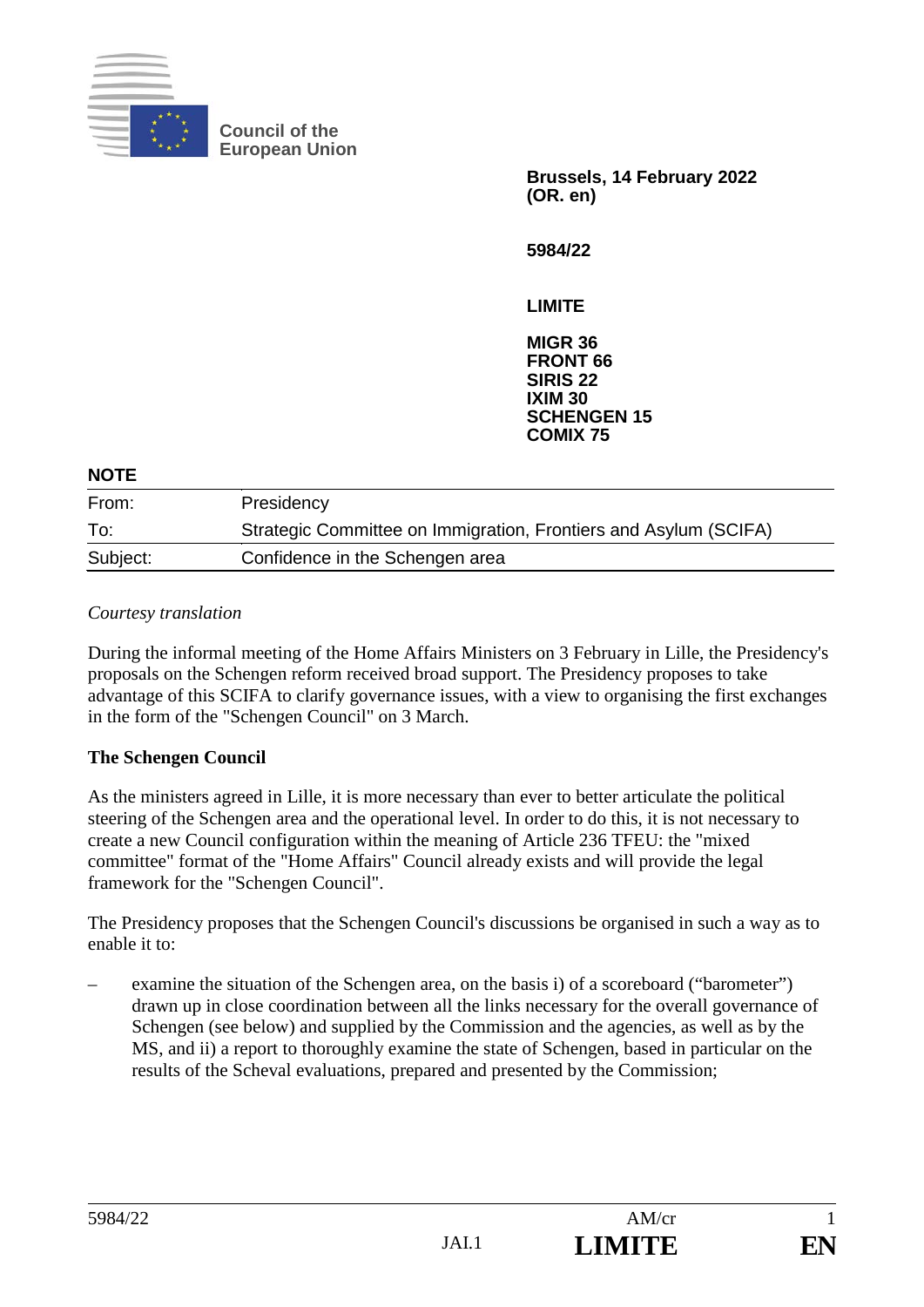- mobilise the relevant instruments to address notably issues of security or relating to difficulties that may arise from the movement of people inside the Schengen area;
- set out the broad political guidelines for the Schengen area, and for the response to the crises affecting our common space;
- discuss the systemic difficulties encountered by several Member States and notably identified during Schengen evaluation, examine the means to be implemented for their follow up and exchange good practices.

The Schengen Council would be the most appropriate forum for essential exchange of views at the political level on the reforms underway. As many ministers emphasised at the informal meeting of the JHA Council on the 3<sup>rd</sup> of February, it will favour mutual trust between Member States and the Associated Countries. In order to ensure its effectiveness, it should therefore be convened at regular intervals, in principle in the margins of each Council and, whenever necessary, in times of crises.

*The Presidency therefore wishes to gather the views of the Member States and Associated Countries on the role and orientations of the Schengen Council. In particular:* 

- *What should the missions of the Schengen Council be in your opinion?*
- *Are you in favour of the Schengen Council discussing, at least once a year, the orientations of Frontex action, as proposed by the Commission at the informal meeting of JHA Council? Are there any other issues that you would like to discuss in this context?*

# **Establishment of a scoreboard on the situation at the borders**

To date, there are no simple and unified indicators that provide a complete picture of the situation at the borders and which would allow for the prevention or identification of a situation of emergency.

In terms of immigration, several tools exist to assess the level of pressure of the flows:

- Frontex carries out annual vulnerability assessments, establishes and updates situational pictures, analyses security risks at the Union's borders (migration and cross-border criminal activities);
- ISAA (the team formed by the Commission and EEAS under the IPCR) and the Blueprint network collect and process information to produce an integrated analysis;
- At internal borders, Member States have difficulty in objectively accounting for secondary movements, which the proposal amending Eurodac Regulation should eventually improve.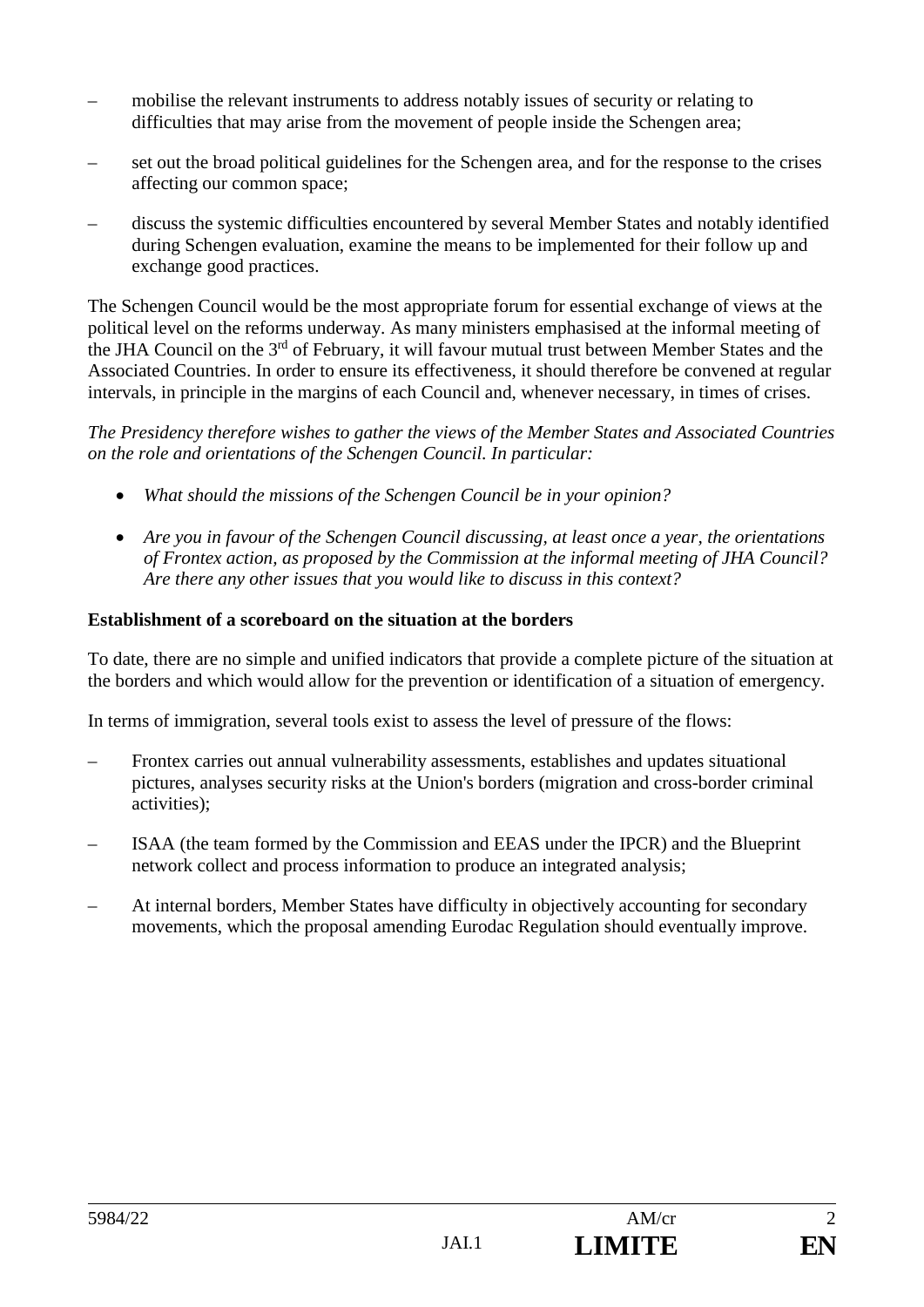In the field of security, the European Union has several threat assessment mechanisms. Some focus on organised crimes (Europol's SOCTA analysis, the basis of the EMPACT cycle of the fight against organised crime, which has for priority the fight against illegal immigration) while other focus on terrorist threats, with an INTCEN report and an annual Europol report (ECTC) on the terrorist threat in the European Union, as well as a biannual report discussed in the Council's Terrorism Working Party (TWP). These reports are examined by the Council's Standing Committee on Internal Security (COSI).

In the field of public health, the COVID-19 crisis has confirmed the importance of the assessments of the European Centre for Disease Prevention and Control (ECDC) in addition to those of the Member States and the WHO. The reform of the Schengen Borders Code under discussion proposes to create the basis to strengthen decision-making on travel restrictions in epidemic situations. In addition, the European Health Emergency Response and Preparedness Authority (HERA) is now responsible for assessing health threats.

Thus, the drawing up of a simplified scoreboard ("barometer") at each meeting of the Schengen Council should enable the ministers to have an overall view of the situation in the Schengen area. The various dimensions of this "barometer" were discussed at the informal meeting of JHA Council of February 3rd. It should allow for an assessment of the pressure at the external borders, the state of play on asylum and migration, the state of movements within the Schengen area, security risks and health risks. Such a summary instrument could take into account the following indicators:

- migratory pressure at the external borders: the 2019 Frontex regulation requires the agency to assign an "impact level" to each border section (low, medium, high or critical) but this pressure at the borders could be better assessed in connection with the total number of the authorized entries in the Schengen area, the number of refusals of entry, the deployment of European support resources, or the saturation rate of detention and reception capacities;
- movement of persons inside the Schengen area: this indicator could be based on information on non-admissions, on asylum applications, on transfers of person between Member states as well as on solidarity efforts, on the number of return decision and the number of return operations carried out. Information should be provided by the Member States and on the basis of statistics from Eurodac and Eurostat;
- threats to the security of the Schengen area: the assessment of the situation could be based on the analyses provided by the Member States, Europol, INTCEN and, if necessary, Frontex;
- health risk: the aggregate currently used by the ECDC, which groups together five indicators and makes it possible to assess the response capacity of the Member States, could be used.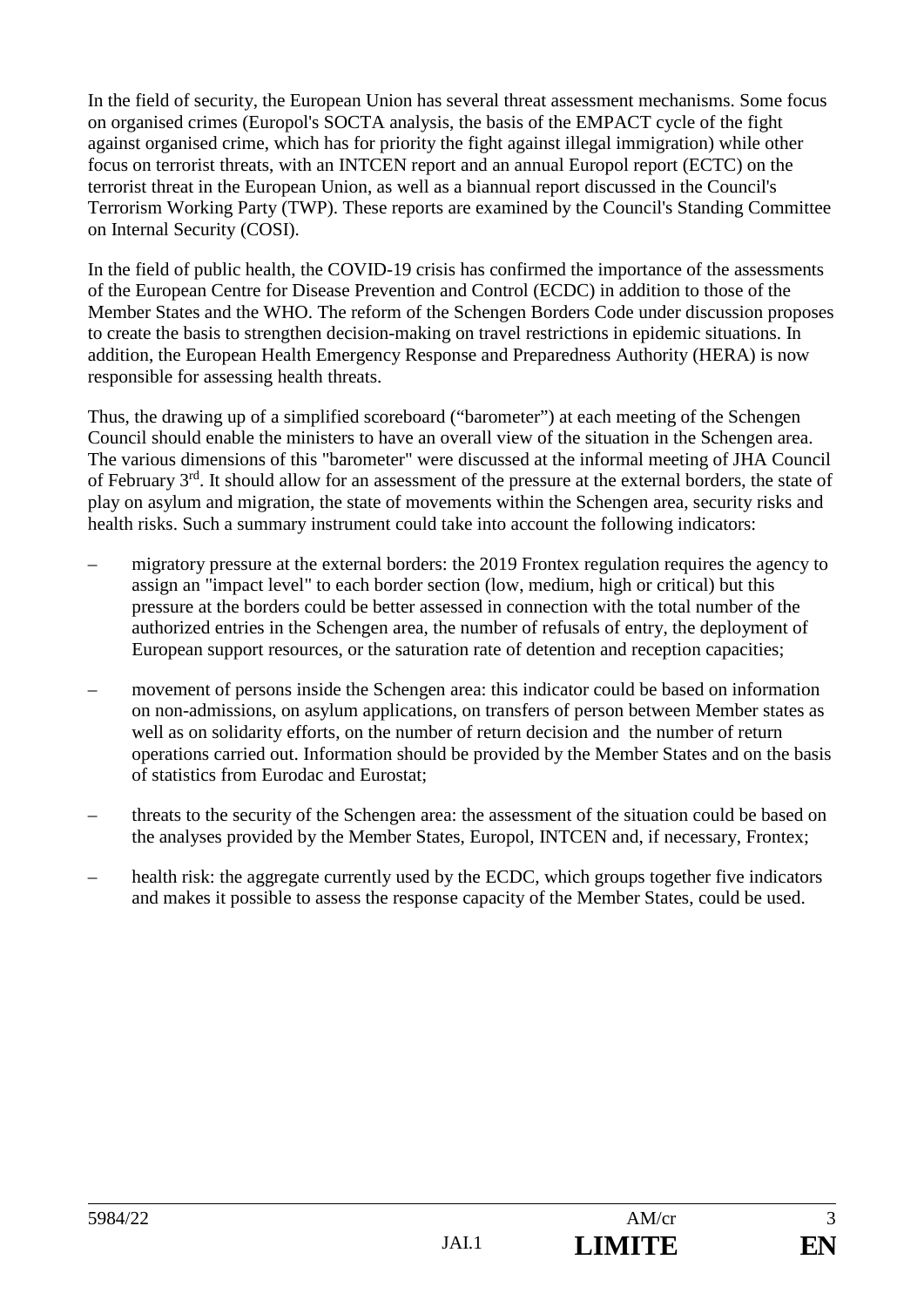For each of these indicators, the threat would be assessed according to a "colour code" allowing for the evaluation of a very risky (red), risky (amber) or no risk (green) situation. The vulnerabilities thus identified would form the basis for discussions at the Schengen Council. The agencies, as well as the Member States, coordinated by the Commission, could provide the necessary data enabling the Commission to compile this barometer on a quarterly basis. The presentation by the Commission of the annual report presenting the state of play of the functioning of the Schengen area, in particular based on the Schengen evaluations, will feed the discussions of ministers within this Council.

*The Presidency therefore wishes to gather the views of Member states and Schengen associated countries on the development of this scoreboard:* 

- *Do the delegations consider the indicators taken into account by the Presidency to be relevant?*
- *Do you believe the proposed frequency of the presentation of the scoreboard ("barometer"), three times a year in normal circumstances and more if necessary in times of crisis, to be appropriate?*

# **Schengen Coordinator**

The permanency and reactivity of the system are fundamental. To ensure these, one possibility would be to appoint a "Schengen coordinator", supported by a coordination system at the operational and technical level. As logical consequence, his role and building on existing capacities, would be i) to prepare the work of the Schengen Council, in particular by ensuring the necessary coordination effort to design the periodic "barometer", which would be an essential tool in the preparation of the discussions by the Council Presidencies, and ii) to ensure the follow-up of the measures and actions taken in the framework of the Schengen Council. The Schengen coordinator would also play a central role in case of crisis at the external borders, in order to ensure a proportionate and appropriate European response at all levels.

The Schengen coordinator would hence ensure the linking of all the actors necessary for the overall governance of Schengen (Commission, agencies, Member States, Council).

• *The Presidency would like to hear the views of the Member States and Schengen Associated Countries on these proposals and on the missions that would be devolved to the Coordinator.* 

## **Solidarity platform in case of crisis at the external border**

Emergency situations at the border are becoming more and more frequent and are of a mixed nature, combining migration risks, security risks, civil protection issues and defence issues*.* Member States must be able to rely on Frontex, spearhead of our border protection. In particular, the agency has a solid intervention mechanism in all sorts of emergency situations that must be fully used by the Member States. However, we cannot exclude the fact that there may be in the future, situations of extreme urgency where, in addition and complementarily to the agency's support, direct and *ad hoc* bilateral support could also be useful.